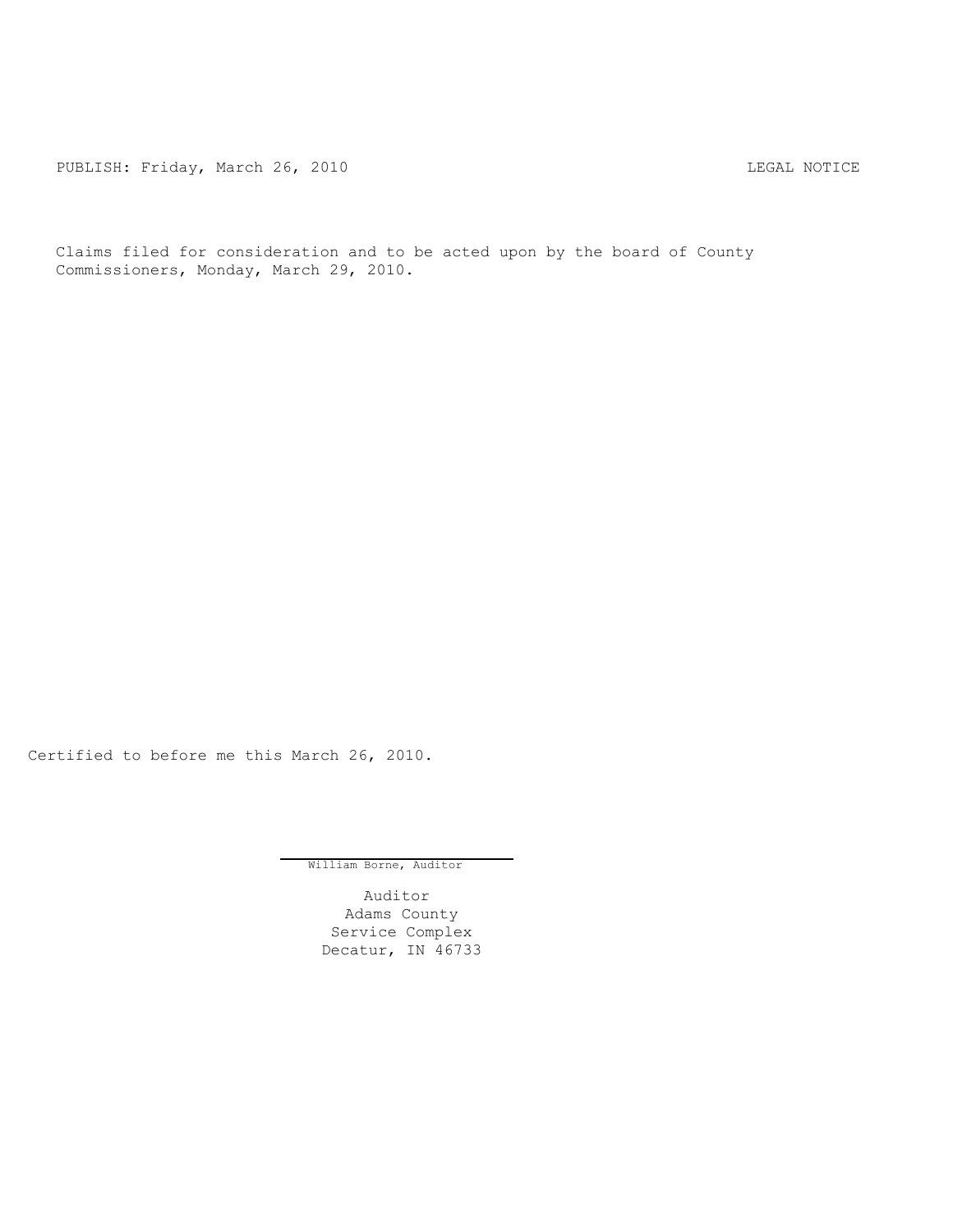

## **Claims Docket for Newspaper Adams County, Indiana**

## For Period: **2/17/2010** to **3/8/2010**

*313 W. Jefferson St. Decatur, IN 46733 (219) 724-2600*

Date Claims to be Paid: **3/29/2010**

| Vendor                           | Amount    | Vendor                         | Amount    |
|----------------------------------|-----------|--------------------------------|-----------|
| <b>Adams County Auto Supply</b>  | 136.38    | Adams Memorial Hospital        | 475.00    |
| <b>Adams County Treasurer</b>    | 2,877.37  | Indiana Michigan Power         | 8,862.23  |
| American Health Care             | 611.49    | American Wire Rope & Slin      | 2,073.68  |
| Appraisal Research Corpor        | 4,425.00  | Arnold Lumber Company          | 17.45     |
| Baker And Sons Plumbing &        | 685.91    | Barker And Sons Wrecker S      | 397.50    |
| Barney's Auto Electric Se        | 140.00    | Berne Ready Mix                | 43.40     |
| Berne Tri-Weekly News            | 142.23    | Hoosier Blue Flame             | 113.50    |
| Brateman's                       | 161.99    | <b>BSN</b> Sports              | 378.50    |
| Bowers, Charles                  | 2,333.33  | Chet's Pest Control            | 120.00    |
| Cintas Location #338             | 46.06     | City Of Decatur                | 1,343.90  |
| Clarke Mosquito Control P        | 7,625.35  | Decatur True Value             | 15.09     |
| Complete Printing Service        | 383.00    | Computer Systems, Inc.         | 27.12     |
| Craigville Telephone Comp        | 119.60    | Sigworth, Darrell W.           | 32.56     |
| Decatur Daily Democrat           | 551.94    | Decatur Dental Service         | 4,838.00  |
| Kiess, Duane A.                  | 100.00    | <b>Emergency Radio Service</b> | 1,538.00  |
| Everett Refrigeration & E        | 207.50    | Gordon Food Service            | 2,866.79  |
| Grimm's Auto                     | 451.82    | Verizon North                  | 155.48    |
| Hilty Engine Service             | 88.51     | Indiana Stamp Company          | 149.43    |
| Innovative Concepts              | 139.94    | Spaulding, Joe                 | 15.84     |
| K-Mart                           | 47.14     | Kiess Electric                 | 1,452.95  |
| Lehman Feed Mill                 | 115.90    | Meshberger Brothers Stone      | 6,961.92  |
| Minds Eye Graphics               | 14.70     | Monroe Water Department        | 566.72    |
| Nipsco                           | 9,180.08  | Miller, Patrick                | 187.45    |
| Pitney-Bowes                     | 651.78    | Bollenbacher, Rodney G.        | 50.00     |
| Smitley, Ronnie L.               | 100.00    | Roto-Rooter                    | 310.00    |
| <b>Safety Systems</b>            | 137.33    | Selking International          | 640.22    |
| Sport Form                       | 131.00    | Baumann, Steve                 | 50.00     |
| <b>Summit Radiology</b>          | 482.00    | Smith, Teryl R.                | 89.67     |
| Journal Gazette                  | 182.00    | Print Shop                     | 1,770.34  |
| Fox, Thomas E.                   | 50.00     | Sheets, Thomas Wade            | 45.50     |
| Top Supply Company               | 168.58    | <b>Tractor Supply Company</b>  | 22.41     |
| Tri-State First Aid              | 57.10     | U.S. Postmaster                | 11,300.00 |
| Wal-Mart / GEMB                  | 194.90    | Welder Services, Inc.          | 41.79     |
| Crone, William L.                | 219.96    | Swiss City Veterinary          | 65.00     |
| National Serv-All                | 105.33    | CenturyLink                    | 1,868.56  |
| Imi Irving Material, Inc.        | 170.61    | Paul Norr                      | 50.00     |
| Judith E. Affolder               | 103.68    | Thyssenkrupp Elevators         | 1,140.48  |
| Schurger, Zurcher, Snyder, Brown | 160.00    | Purdue University              | 540.76    |
| Waste Management                 | 189.18    | <b>B</b> Secure Alarm Systems  | 864.24    |
| Bixler Insurance, Inc.           | 65,290.00 | Mary Beery                     | 106.48    |
| Don Myers Plumbing               | 124.19    | B & K Hydraulics               | 68.45     |
| Ritter's Flowers And Gift        | 70.00     | Cargill, Inc.                  | 6,909.66  |
| Indiana Recorders Associa        | 200.00    | W. A. Jones And Son            | 956.36    |
| Northern District Clerks A       | 60.00     | James H. Drew Corporation      | 2,982.90  |
| Holt Equipment Company, L        | 205.91    | C & P Machine                  | 426.15    |
| Zurcher Tire, Inc.               | 593.12    | S & S /Shambaugh & Son, Inc.   | 63,459.27 |
| <b>McIntire Heating</b>          | 135.00    | Tom Magnan/Special Needs       | 39.68     |
| Matthew Bender                   | 74.71     | Kristina Buckner               | 15.84     |